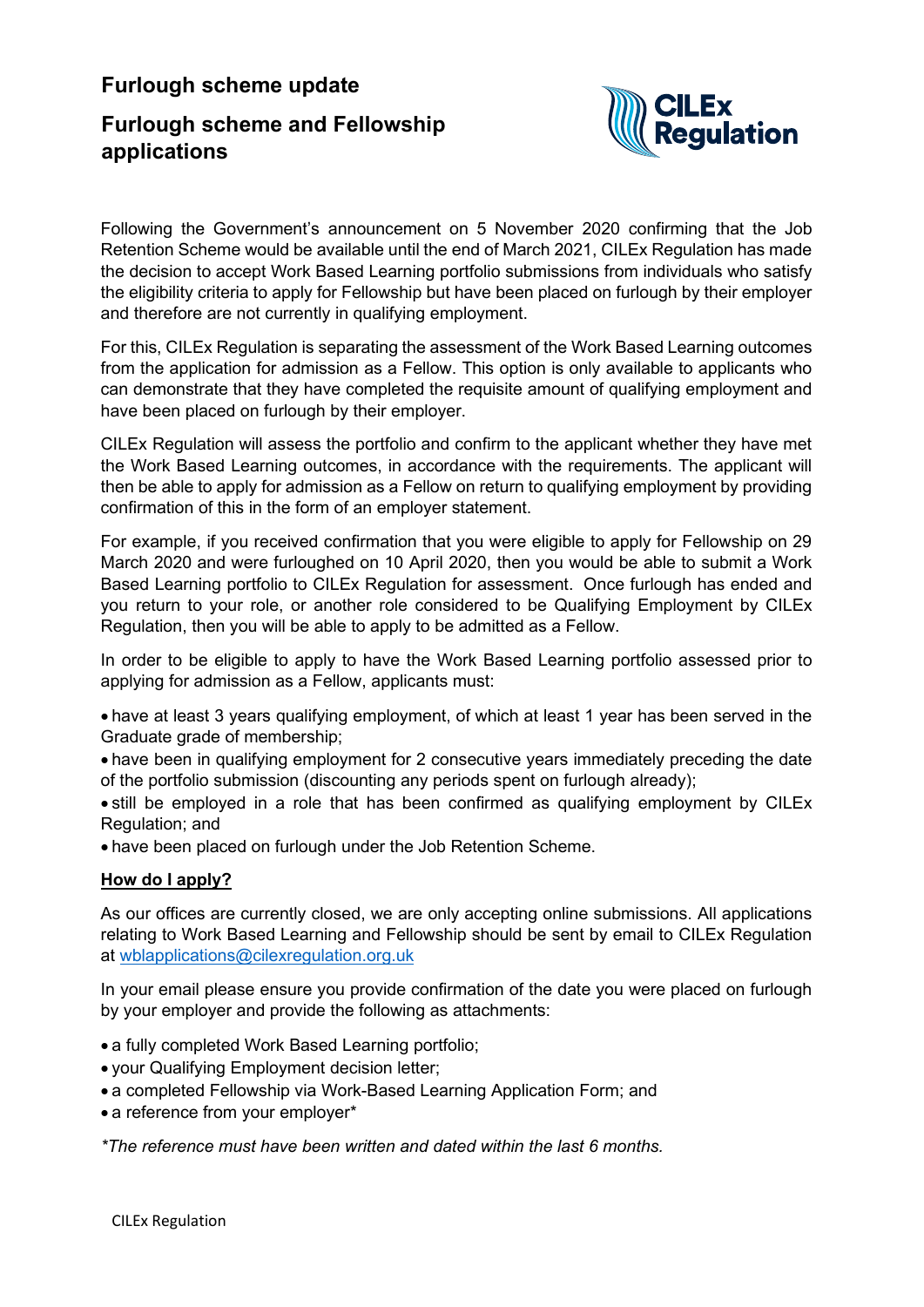An assessment fee of £300 is required and you will be invoiced for this fee shortly after CILEx Regulation receive your email submission. We recommend paying the assessment fee by BACS and bank details will be provided for this on the invoice. If you are unable to pay by BACS, then we can arrange for someone to contact you to take payment by credit/debit card over the phone. We are not currently accepting cheque payments for applications.

# **What happens next?**

CILEx Regulation will review your Work Based Learning portfolio to assess whether you have met the Work Based Learning outcomes, in accordance with the requirements.

Where an Officer feels that outcomes have not been achieved, you will receive feedback on how to address these and the opportunity to resubmit.

Once an Officer is satisfied that you have met the Work Based Learning outcomes, in accordance with the requirements, you will receive notification of this.

# **How do I apply for admission as a Fellow?**

The Application for Fellowship Rules require applicants to be in qualifying employment when seeking admission as a Fellow. As CILEx Regulation does not consider periods of time spent on furlough as qualifying employment, you will need to wait until you return to work before you can be admitted as a Fellow.

When you return to your role after furlough, provided it is the same as it was when it was confirmed to be qualifying employment by CILEx Regulation, you should email [wblapplications@cilexregulation.org.uk](mailto:wblapplications@cilexregulation.org.uk) with a statement from your employer, on headed paper and dated, confirming the following:

- the date you returned to work from furlough;
- your job title;
- your contractual hours; and
- that you have returned to work in the same role and it has not changed.

On receipt of the employer's statement confirming your return to work from furlough, we will complete final checks for admission and this will include reviewing the completion dates for the evidence you have submitted within the Work Based Learning portfolio.

## **What if my role changes?**

CILEx Regulation understand that Covid-19 may have an impact on businesses for some time and this may mean that you return to work in a slightly different role. If this is the case, you should follow the steps provided above but you will also need to apply to have your new role considered against the qualifying employment criteria. For this, please ensure you complete sections 4-8 of the Qualifying Employment application form and send this to us with your employer's statement.

## **What if I was put on furlough before I was eligible for Fellowship?**

Unfortunately, if you were not eligible to apply for Fellowship at the point you were placed on furlough then you will not be able to have your Work Based Learning portfolio assessed prior to applying for admission as a Fellow.

Periods of time spent on furlough will be considered a break from qualifying employment and therefore will not contribute to any time spent in qualifying employment. Provided that you return to qualifying employment within 12 months of any break starting then this will not fundamentally impact on your eligibility for Fellowship. You will simply need to complete the required amount of qualifying employment when you return to work.